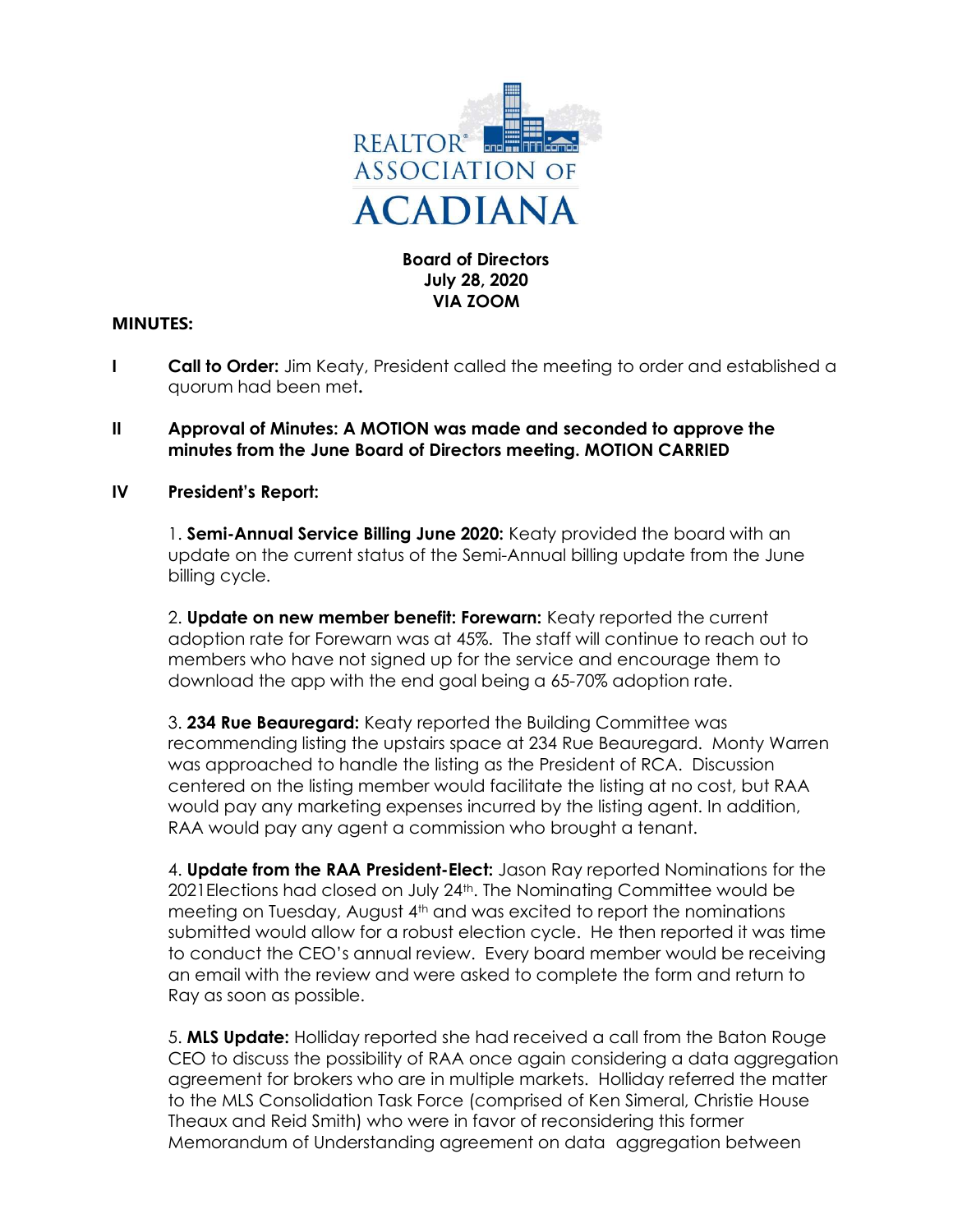RAA and GRBAR. Holliday has requested that Ken Damann supply her with a revised Memorandum of Understanding for this project which she hopes to be able to bring to the RAA board in August.

 Keaty reported on a new product which has been launched by FLEX called Flo-Plan. Flo-Plan allows agents to use their cell phones and walk through a home and develop a floor plan to be able to attach to listings. The product has been sent to the MLS User group for review and consideration. Reports from this committee will be presented at the August Board meeting.

 6. LCG Short Term Rental Ordinance: Keaty reported the CEO had been made aware of a new ordinance from LCG which would affect and regulate the short term rental market in Lafayette Parish. Holliday would be meeting with Steven Hebert and Legislative Chair, Adam Angers to discuss this ordinance and its effect on private property rights. The ordinance is up for consideration and adoption in September. The board would be consulted on any decision recommended by the Legislative Committee in response to this ordinance.

# V Treasurer's Report: (attached)

 Smith reviewed with the board the current membership re-cap which included 30 new members for the month of July. He encouraged board members to make calls to these new members. He reported the prudential account as of June 30th was \$ 699,829.26 and Smith reported he had checked in with our financial advisor and the balance on Prudential as of Friday, July 24th was \$711,121.16.

 Smith reported that the CEO was preparing documents required by Hancock Whitney for the PPP Loan forgiveness program and that she anticipated the entire loan would qualify for loan forgiveness.

 Smith then reviewed the asset sheet for RAA Properties as well as the REALTOR® Association of Acadiana.

## A MOTION was made and seconded to accept the Treasurer's report as presented. MOTION CARRIED

## VI Committee Reports:

 a. MLS: Kallie Sonnier reported on the minutes from the July MLS Committee meeting.

## A MOTION was made and seconded to accept the minutes as presented with the exception of items 4 & 9 which were sent back to the MLS committee for reconsideration. MOTION CARRIED

 b. YPN: Tony Cobarrubia reported on the minutes from the July YPN meeting. A MOTION was made and seconded to accept the minutes from the July YPN meeting as presented. MOTION CARRIED